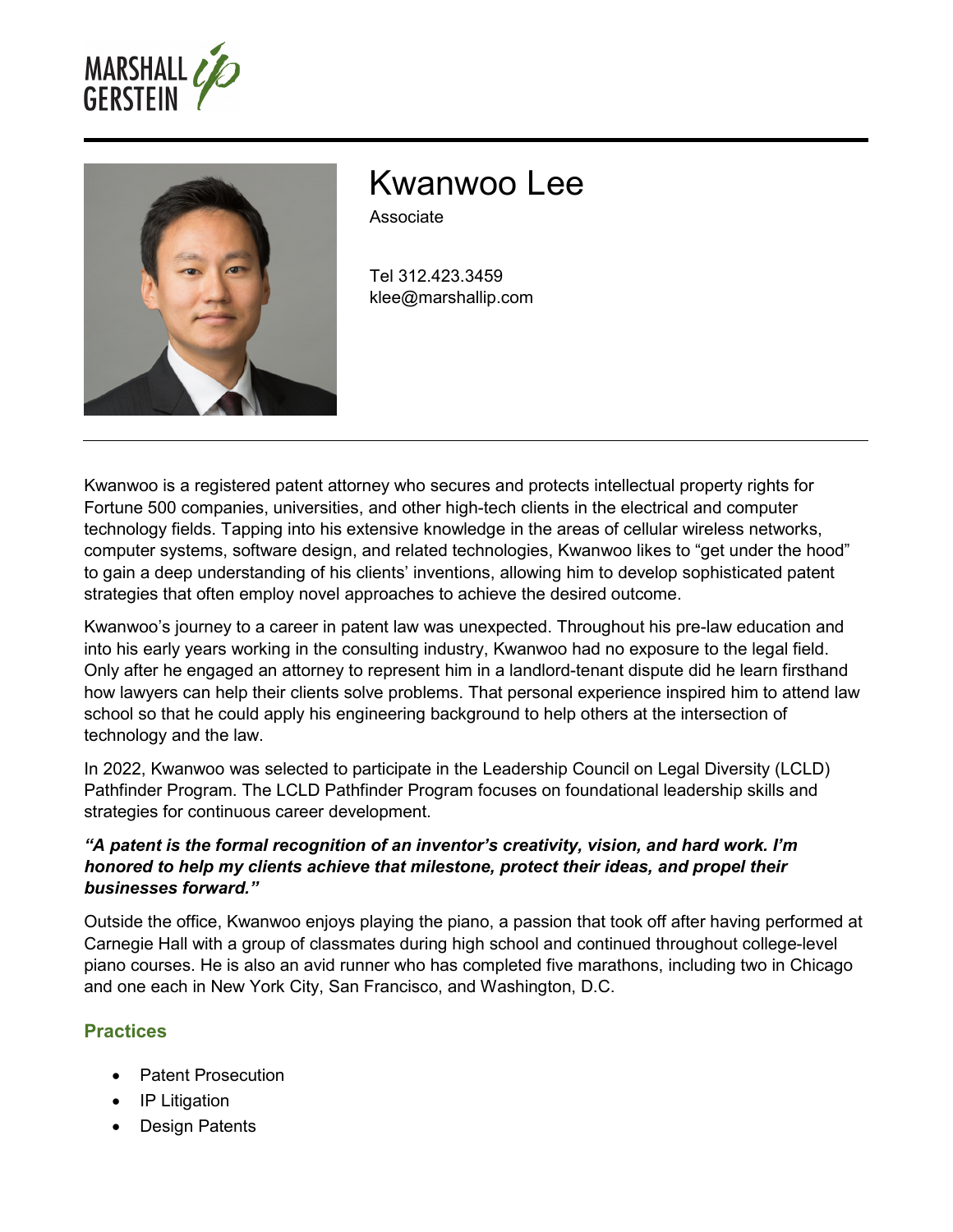

#### **Industries**

- Artificial Intelligence
- Automotive & Transportation
- Blockchain & Cryptocurrency
- Electrical & Computer Technologies
- Entrepreneurship, Startups & Emerging Companies
- Industrial & Mechanical Technologies
- Insurance & Financial Services

## **Representative Experience**

Drawing on his electrical engineering degree and related work experience, Kwanwoo manages patent portfolios and prepares and prosecutes patent applications for technologies directed to:

- 4G and 5G standards for cellular networks
- Artificial intelligence
- Blockchain
- E-commerce systems
- Vehicle navigation, including autonomous vehicles
- Mobile applications and data management for smartphones, tablets and other mobile devices
- Digital image processing for video games and other applications
- Semiconductors and related fabrication processes
- Internal combustion engines and turbochargers
- Insurance and financial services

Within these technology areas, Kwanwoo has secured patent protection in the United States and foreign jurisdictions, considering issues related to patentability and freedom-to-operate, counseling clients on infringement matters, performing portfolio due diligence, and participating in patent litigation. He has also filed a number of successful pre-appeal briefs with the United States Patent and Trademark Office, a strategy that allowed his clients to avoid the time and expense often associated with a traditional patent appeal brief or continued prosecution.

## **Background and Credentials**

Prior to his legal career, Kwanwoo was a technology analyst at Accenture, where he gained extensive experience in software testing, development, and project management.

While attending law school classes in the evening, Kwanwoo worked full-time as a patent agent at an international law firm, providing patent prosecution services to Fortune 500 companies. He also served as a submissions editor of the Chicago-Kent College of Law *Journal of Intellectual Property*, drafted patent applications for under-resourced inventors through the Chicago-Kent Patent Hub pro bono